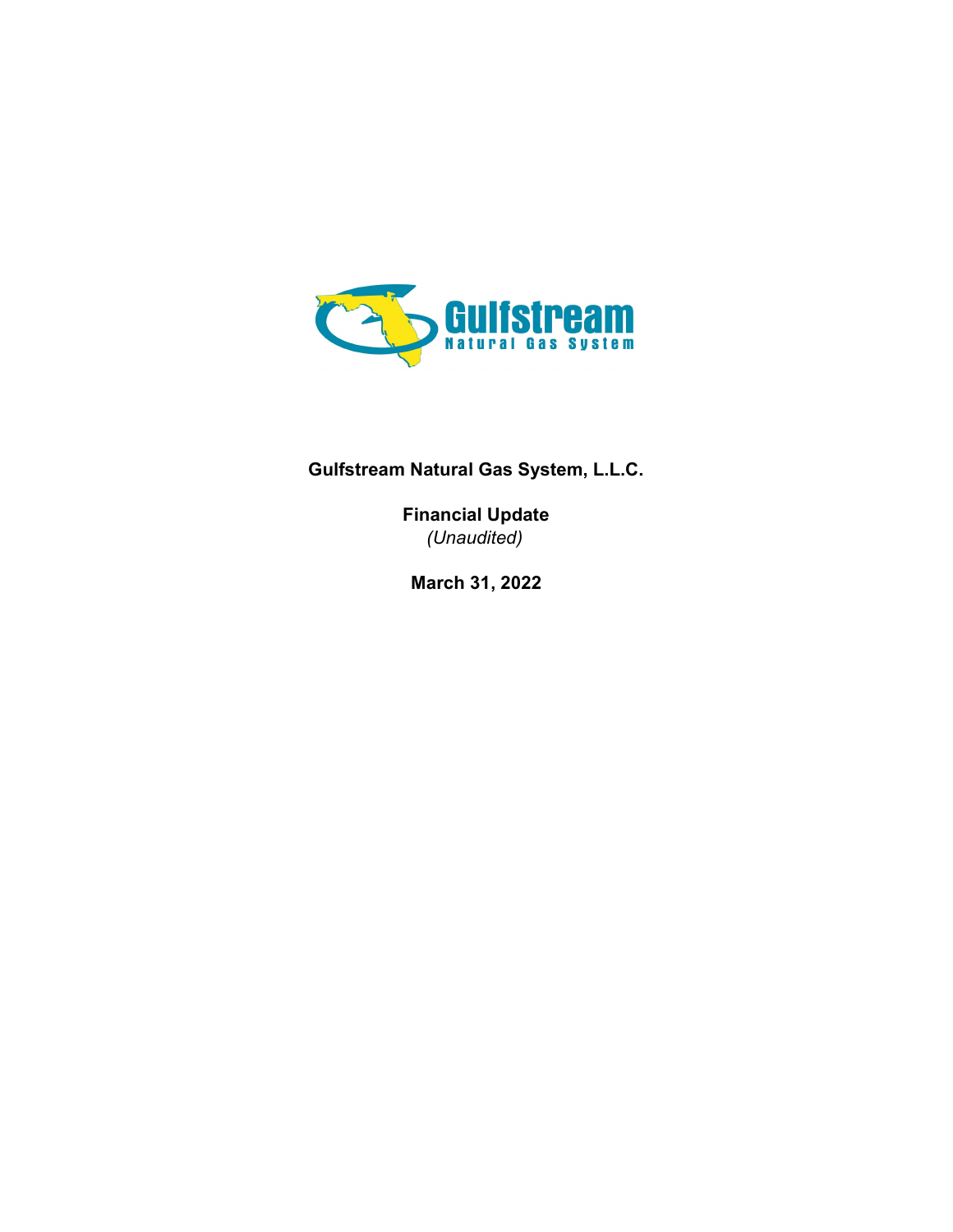# GULFSTREAM NATURAL GAS SYSTEM, L.L.C.<br>CONDENSED STATEMENTS OF EARNINGS<br>(Unaudited)<br>millions of US dollars)

|                                                       | Month Ended March 31, |                                         |                                     | Three months ended March 31, |                                         |                                     |
|-------------------------------------------------------|-----------------------|-----------------------------------------|-------------------------------------|------------------------------|-----------------------------------------|-------------------------------------|
|                                                       | Actual<br>2022        | Increase<br>(Decrease)<br>from Forecast | Increase<br>(Decrease)<br>from 2021 | Actual<br>2022               | Increase<br>(Decrease)<br>from Forecast | Increase<br>(Decrease)<br>from 2021 |
| <b>Operating Revenues</b>                             |                       |                                         |                                     |                              |                                         |                                     |
| Firm demand                                           | 23.4                  | 0.1                                     | (1.0)                               | 68.0                         | 0.1                                     |                                     |
| Firm commodity                                        | 0.2                   | (0.1)                                   | (0.1)                               | 0.6                          | (0.2)                                   |                                     |
| Interruptible transportation                          |                       |                                         |                                     | 0.1                          | 0.1                                     |                                     |
| Park and Loan or other                                | (3.6)                 | 1.7                                     | (3.6)                               | (3.5)                        | 1.8                                     | (3.9)                               |
| Total operating revenues                              | 20.0                  | 1.7                                     | (4.7)                               | 65.2                         | 1.8                                     | (3.9)                               |
| <b>Operating Expenses</b>                             |                       |                                         |                                     |                              |                                         |                                     |
| Operating, maintenance and other                      | 1.7                   | (0.2)                                   | (0.2)                               | 4.5                          | (0.8)                                   | (1.2)                               |
| Depreciation and amortization                         | 2.9                   |                                         |                                     | 8.7                          |                                         |                                     |
| Property and other taxes                              | 0.8                   | (0.1)                                   |                                     | 2.7                          |                                         |                                     |
| Total operating expenses                              | 5.4                   | (0.3)                                   | (0.2)                               | 15.9                         | (0.8)                                   | (1.2)                               |
| <b>Operating Income</b>                               | 14.6                  | 2.0                                     | (4.5)                               | 49.3                         | 2.6                                     | (2.7)                               |
| Other Income                                          |                       |                                         |                                     |                              |                                         |                                     |
| Allowance for funds used during construction - equity | 0.4                   | (0.1)                                   | 0.3                                 | 1.3                          |                                         | 1.1                                 |
| Total other income                                    | 0.4                   | (0.1)                                   | 0.3                                 | 1.3                          |                                         | 1.1                                 |
| <b>Interest Expense</b>                               |                       |                                         |                                     |                              |                                         |                                     |
| Long-term debt                                        | 5.4                   | 0.5                                     | 0.3                                 | 15.0                         | 0.1                                     | (0.4)                               |
| Total interest expense                                | 5.4                   | 0.5                                     | 0.3                                 | 15.0                         | 0.1                                     | (0.4)                               |
| Earnings                                              | 9.6                   | 1.4                                     | (4.5)                               | 35.6                         | 2.5                                     | (1.2)                               |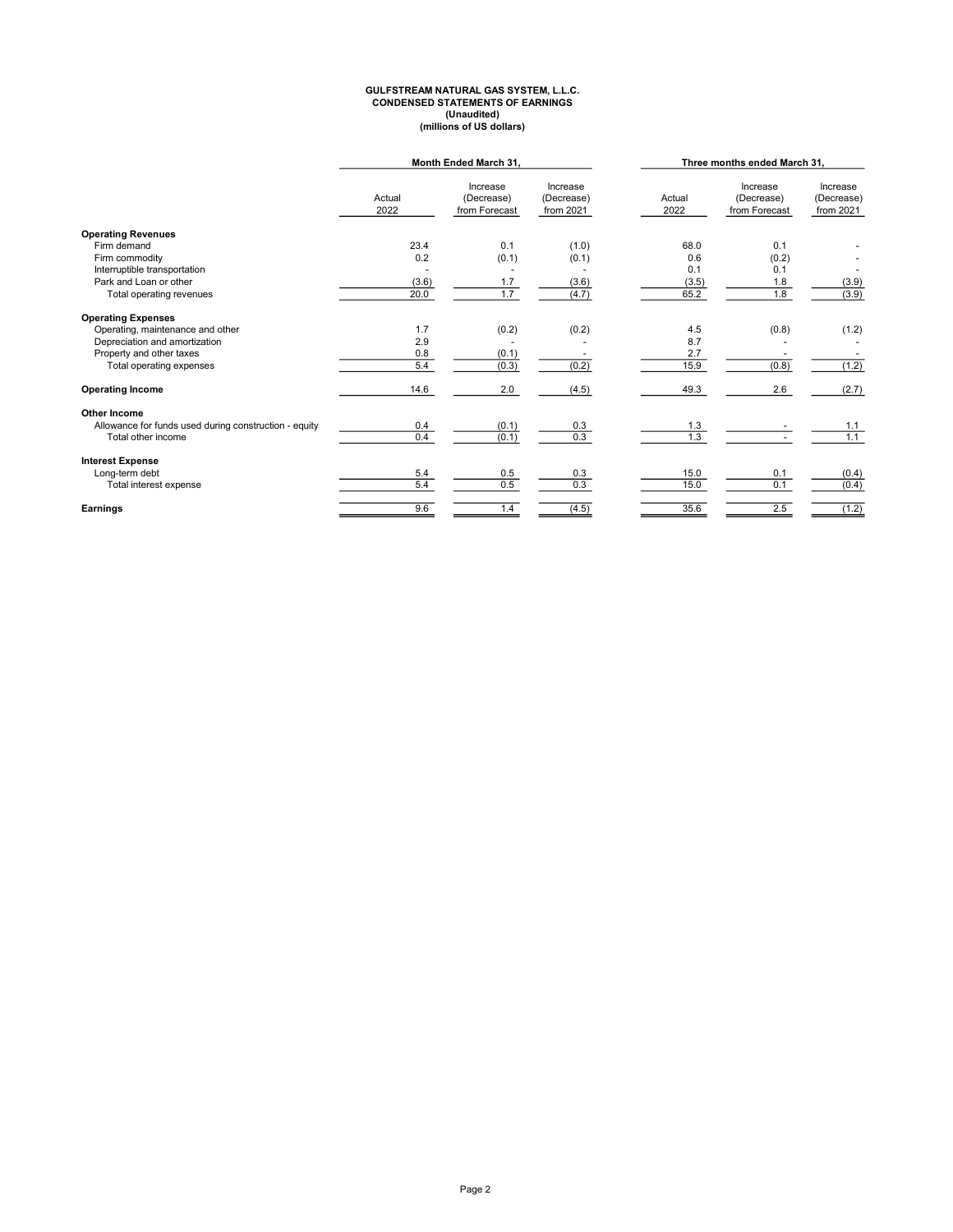#### GULFSTREAM NATURAL GAS SYSTEM, L.L.C. CONDENSED STATEMENTS OF COMPREHENSIVE INCOME (Unaudited) (millions of US dollars)

|                                                                                                             | Month Ended March 31, |                                     | Three months ended March 31, |                                     |  |
|-------------------------------------------------------------------------------------------------------------|-----------------------|-------------------------------------|------------------------------|-------------------------------------|--|
|                                                                                                             | Actual<br>2022        | Increase<br>(Decrease)<br>from 2021 | Actual<br>2022               | Increase<br>(Decrease)<br>from 2021 |  |
| Earnings                                                                                                    | 9.6                   | (4.5)                               | 35.6                         | (1.2)                               |  |
| Other comprehensive loss<br>Reclassifiation of cash flow hedges into earnings<br>Total comprehensive income | 9.6                   | (4.5)                               | (0.1)<br>35.5                | (0.1)<br>(1.3)                      |  |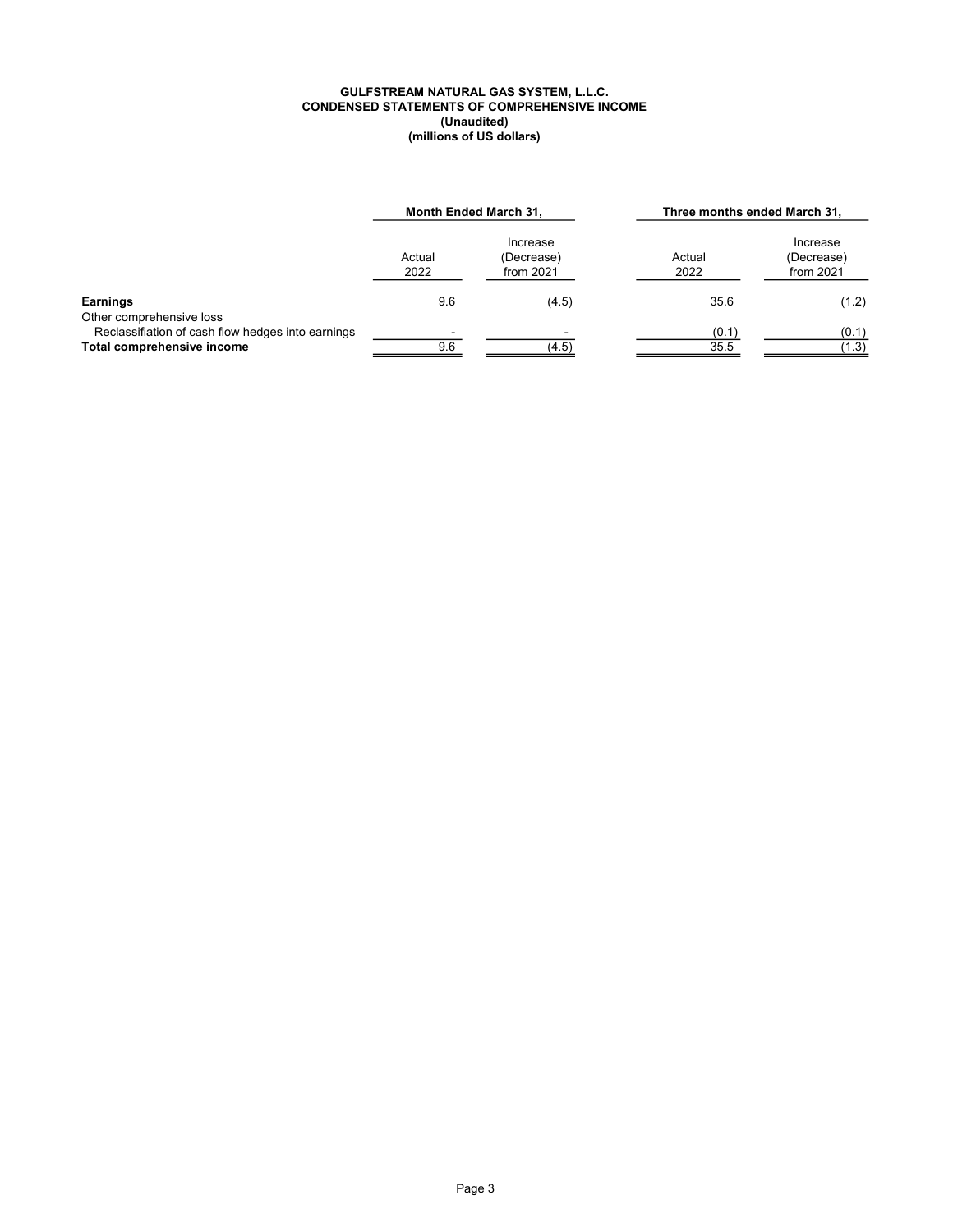### GULFSTREAM NATURAL GAS SYSTEM, L.L.C. CONDENSED STATEMENTS OF CHANGES IN MEMBERS' EQUITY (Unaudited) (millions of US dollars)

|                                                    | <b>Spectra Energy</b><br>Partners, LP | <b>Williams Partners</b><br>Operationg, L.L.C. | Total  |
|----------------------------------------------------|---------------------------------------|------------------------------------------------|--------|
| <b>Balance at December 31, 2021</b>                | 214.4                                 | 214.4                                          | 428.8  |
| Earnings                                           | 17.8                                  | 17.8                                           | 35.6   |
| Reclassification of cash flow hedges into earnings | (0.1)                                 |                                                | (0.1)  |
| Distributions to members                           | (21.0)                                | (21.0)                                         | (42.0) |
| Contributions from members                         | 5.2                                   | 5.2                                            | 10.4   |
| Balance at March 31, 2022                          | 216.3                                 | 216.4                                          | 432.7  |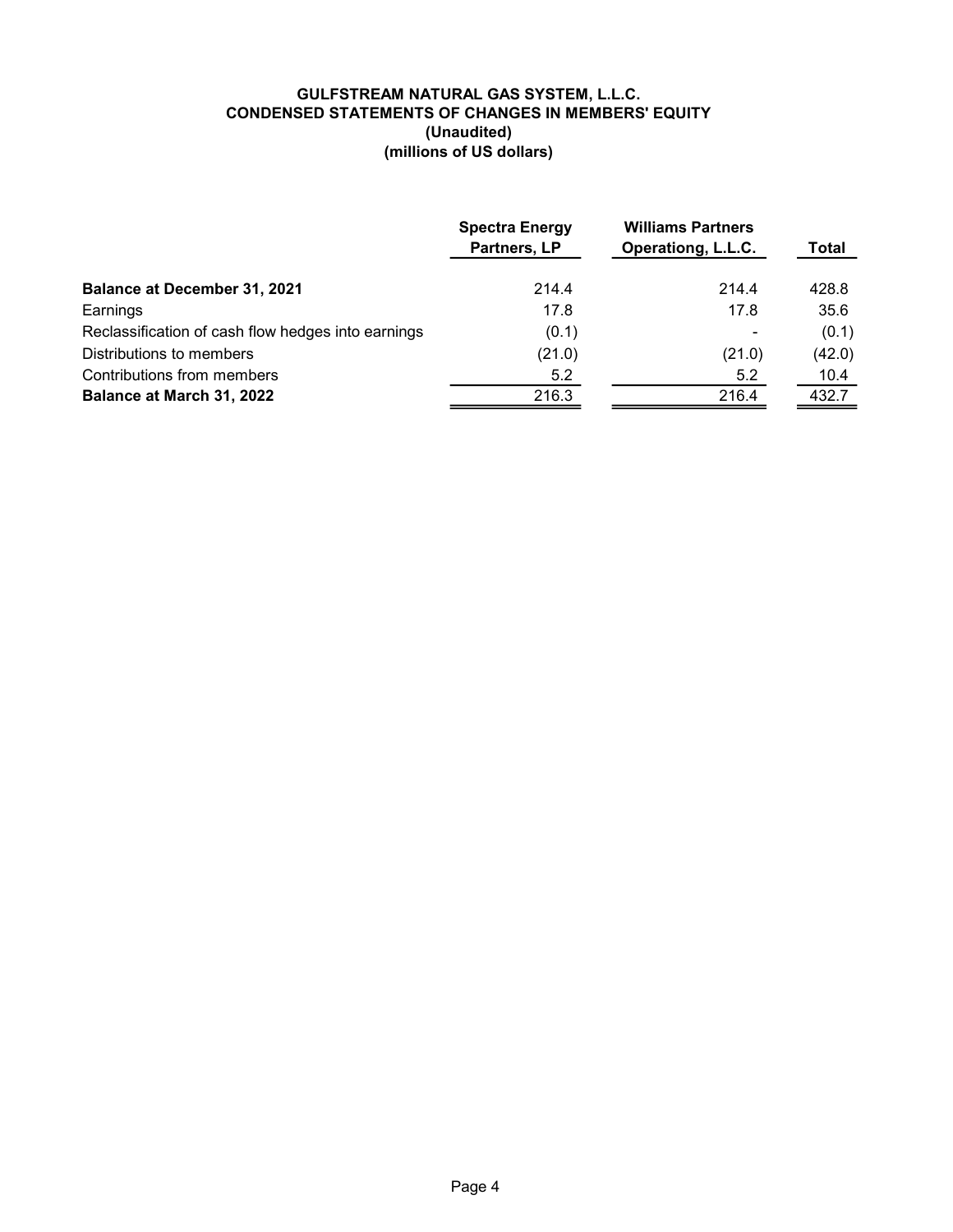#### GULFSTREAM NATURAL GAS SYSTEM, L.L.C. CONDENSED STATEMENTS OF CASH FLOWS (millions of US dollars) (Unaudited)

|                                                                                 | Three months ended March 31, |        |  |
|---------------------------------------------------------------------------------|------------------------------|--------|--|
|                                                                                 | 2022                         | 2021   |  |
| <b>Operating activities</b>                                                     |                              |        |  |
| Earnings                                                                        | 35.6                         | 36.8   |  |
| Adjustments to reconcile earnings to net cash provided by operating activities: |                              |        |  |
| Depreciation and amortization                                                   | 8.7                          | 8.7    |  |
| Other changes in operating assets and liabilities                               | (2.5)                        | 11.3   |  |
| Net cash provided by operating activities                                       | 41.8                         | 56.8   |  |
| <b>Investing activities</b>                                                     |                              |        |  |
| Capital expenditures                                                            | (20.0)                       | (8.9)  |  |
| Net cash used in investing activities                                           | (20.0)                       | (8.9)  |  |
| <b>Financing activities</b>                                                     |                              |        |  |
| Distributions to members                                                        | (21.0)                       | (43.3) |  |
| Contributions from members                                                      | 10.4                         | 6.5    |  |
| Net cash used in financing activities                                           | (10.6)                       | (36.8) |  |
| Net change in cash and cash equivalents                                         | 11.2                         | 11.1   |  |
| Cash and cash equivalents at beginning of period                                | 19.5                         | 9.7    |  |
| Cash and cash equivalents at end of period                                      | 30.7                         | 20.8   |  |